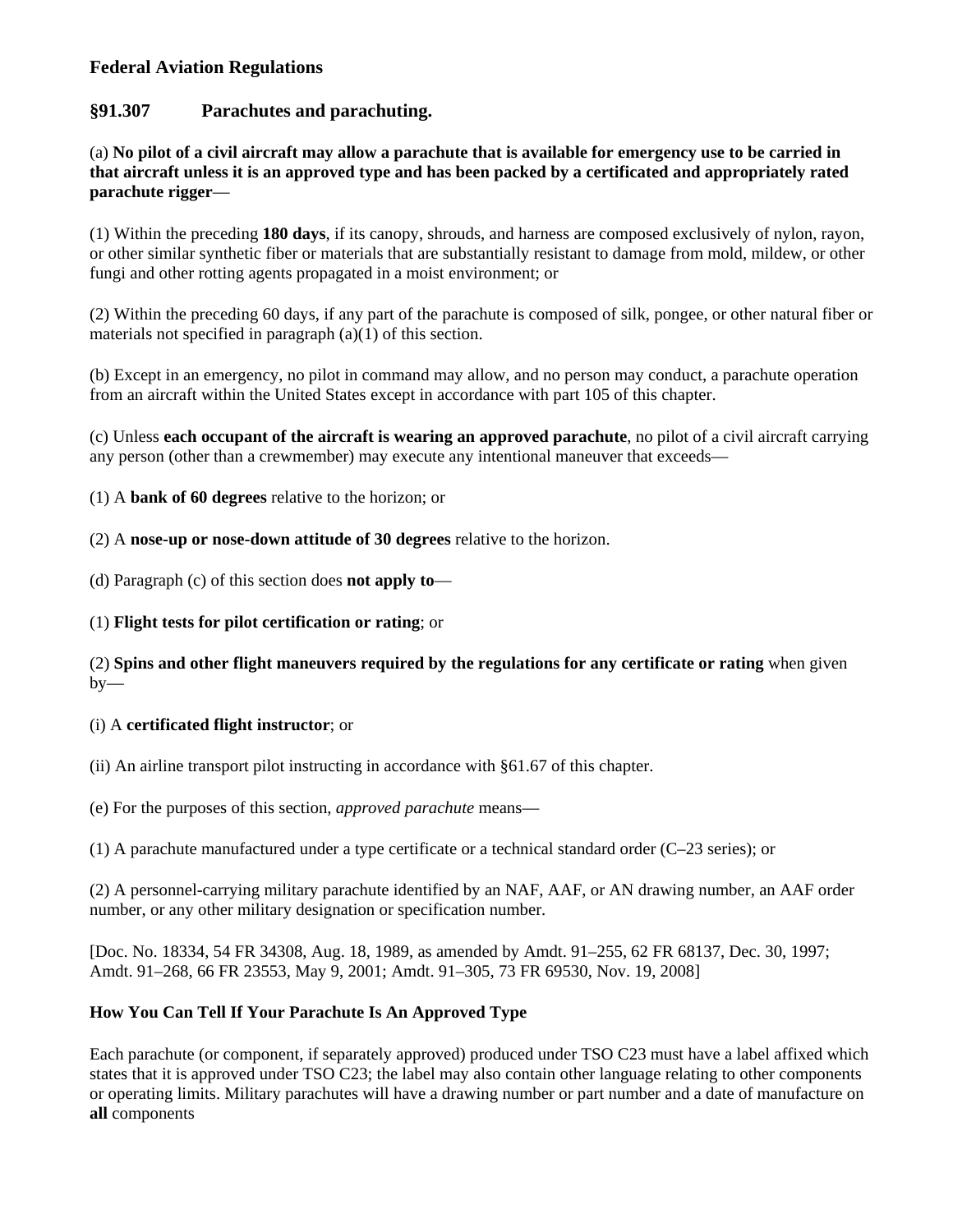### **PARACHUTE PRE - FLIGHT**

Taking proper care of your emergency parachute system is equally as important as properly maintaining your aircraft

### **STORAGE:**

The longevity of your parachute system is your responsibility and is almost entirely dependent upon proper maintenance and storage.

When not in use, store the parachute in a bag, in a well-ventilated area away from direct exposure to sunlight, oils, and/or acids.

If you find that your parachute has come in contact with any unsafe conditions including wetness, have it inspected by a qualified rigger immediately. Do not wait until you want to use it again as extended exposure to foreign substances can damage the materials beyond repair.

#### **INSPECTION and PACKING**

FAA regulations require a parachute in use to be inspected and packed by a licensed rigger within the last **180 days**, regardless of the number of times it's been worn.. To find a rigger, contact a local sport parachuting center, they will be able to assist you in locating a reputable rigger.

#### **PRE-FLIGHT INSPECTION:**

Establish a routine for a preflight inspection of your parachute just as you do your aircraft. Your safety is directly related to the condition of your parachute

- **1) Check the exterior of the container for stains, mildew cuts, tears and excessive wear.**
- **2) Inspect the hardware, be sure snaps function properly and check for corrosion.**
- **3) Look for fraying or nicks in the webbing and inspect for broken or missing stitches.**
- **4) Perform a pin check on the ripcord by lifting the pin protector flap and making sure the pins are straight (can be curved, but not bent) and extend through the closing loop at least 1/2 to 3/4". Also check to be sure that the rigger's red seal thread and lead seal are intact.**
- **5) Make sure that the handle extracts from the pocket easily. Also, there should be no kinks or dents in the ripcord housing.**
- **6) Finally inspect the packing data card. Per the regulations, the last date of inspection and repack must have been within 180 days, the card must be dated and signed by the rigger.**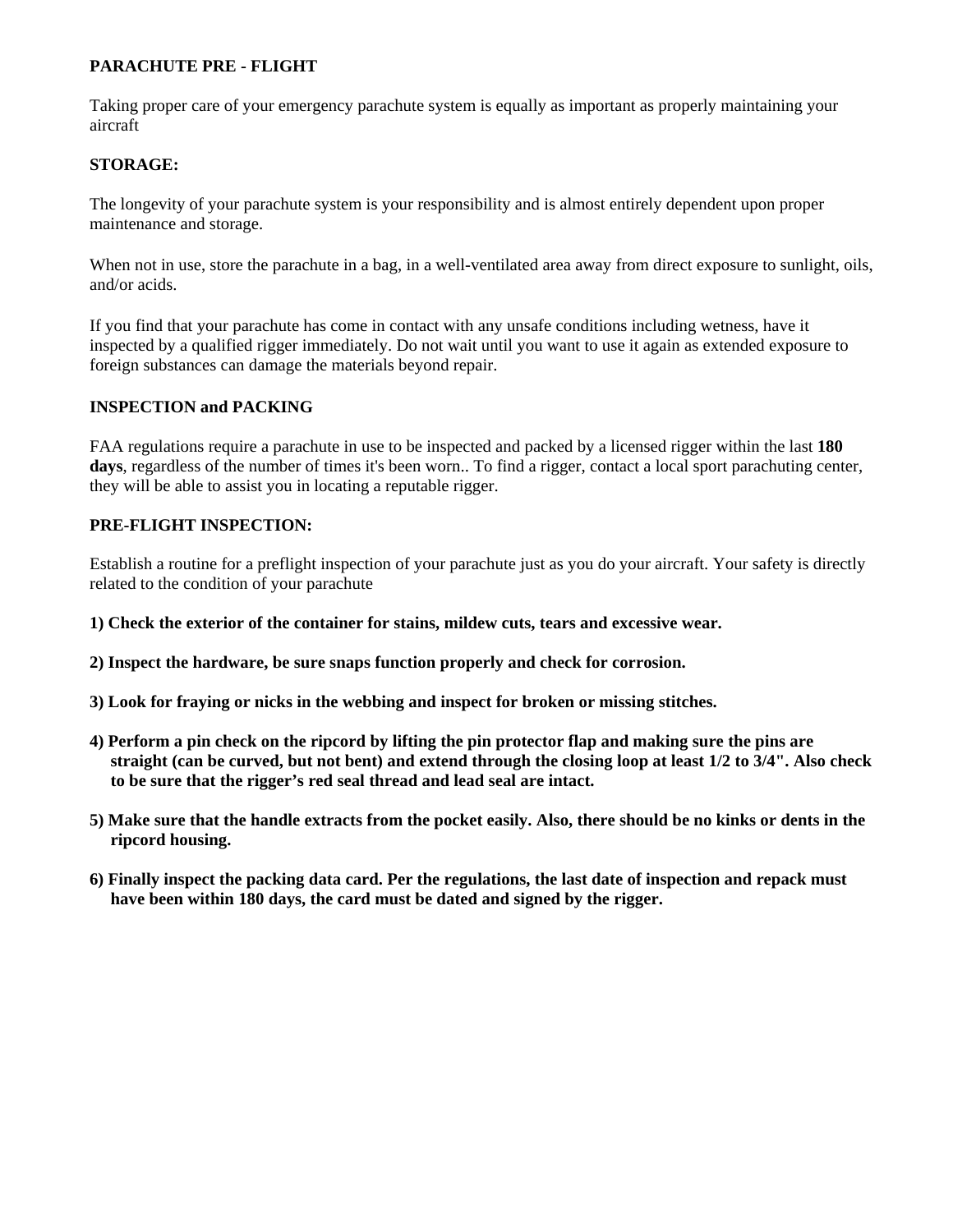### **Fitting and Wearing an Emergency Parachute**

After completing the above preflight you are ready to don your parachute for use:

**Loosen the leg straps sufficiently to allow you to snap them into position and stand erect**. If your parachute is equipped with "Quick Ejector" snaps on the leg straps make sure that the release lever is firmly seated against the body of the snap. You should feel a click as the release lever passes over the detent balls that hold it in place. Unless firmly seated, the Quick Ejector release lever can be easily snagged on the aircraft or seat belt and inadvertently opened.

**Fasten the chest strap buckle (or thread the chest strap through the friction adapter) and tighten it only enough to prevent the harness from falling off of your shoulders or shifting around excessively.** Do not overtighten the chest strap. The main lift web of the harness (the vertical part of the harness running down your chest) is designed to take the opening shock of the parachute. The chest strap is designed only to help keep you in the harness; if you tighten the chest strap excessively you will transfer some of the opening load into the chest strap, which is not designed to accept a load in that manner. Stow the excess chest strap webbing under the elastic keeper provided.

**Tighten the leg straps until they are snug while standing erect and stow the excess under the elastic keeper.**  This adjustment will feel slightly looser after you sit down in the aircraft and the leg straps may be further tightened in the cockpit if desired.

Mentally review your egress procedures.

Mentally review your emergency egress decision criteria.

Make a mental note of the location of the ripcord handle and the leg and chest strap release hardware.

You are now ready for flight.

# **USING THE PARACHUTE IN THE AIRCRAFT AND IN FLIGHT**

When entering the aircraft remember that you are wearing your parachute and adjust your movements accordingly. When buckling into the seat - **fasten seat belts and shoulder harness over the parachute harness!**  You must be able to release from the aircraft restraint system without unfastening any part of your parachute harness. Remember the following points:

**If your aircraft has a manufacturer's recommended emergency egress procedure - memorize it and be able to do it in the dark, upside down, and inside out**. Go over your emergency procedures until you can do them automatically! Remember that there may not be time to stop and think what you must do to get out of the aircraft in an emergency.

**If your aircraft has no published emergency egress procedure, devise one of your own and practice it until you can do it automatically.**

**Never loosen or remove your parachute in the aircraft while in flight.**

**If you must make an emergency exit, get completely clear of the aircraft before pulling the ripcord.**

**Know your procedures and practice them often.**

**Mentally review your emergency egress criteria.**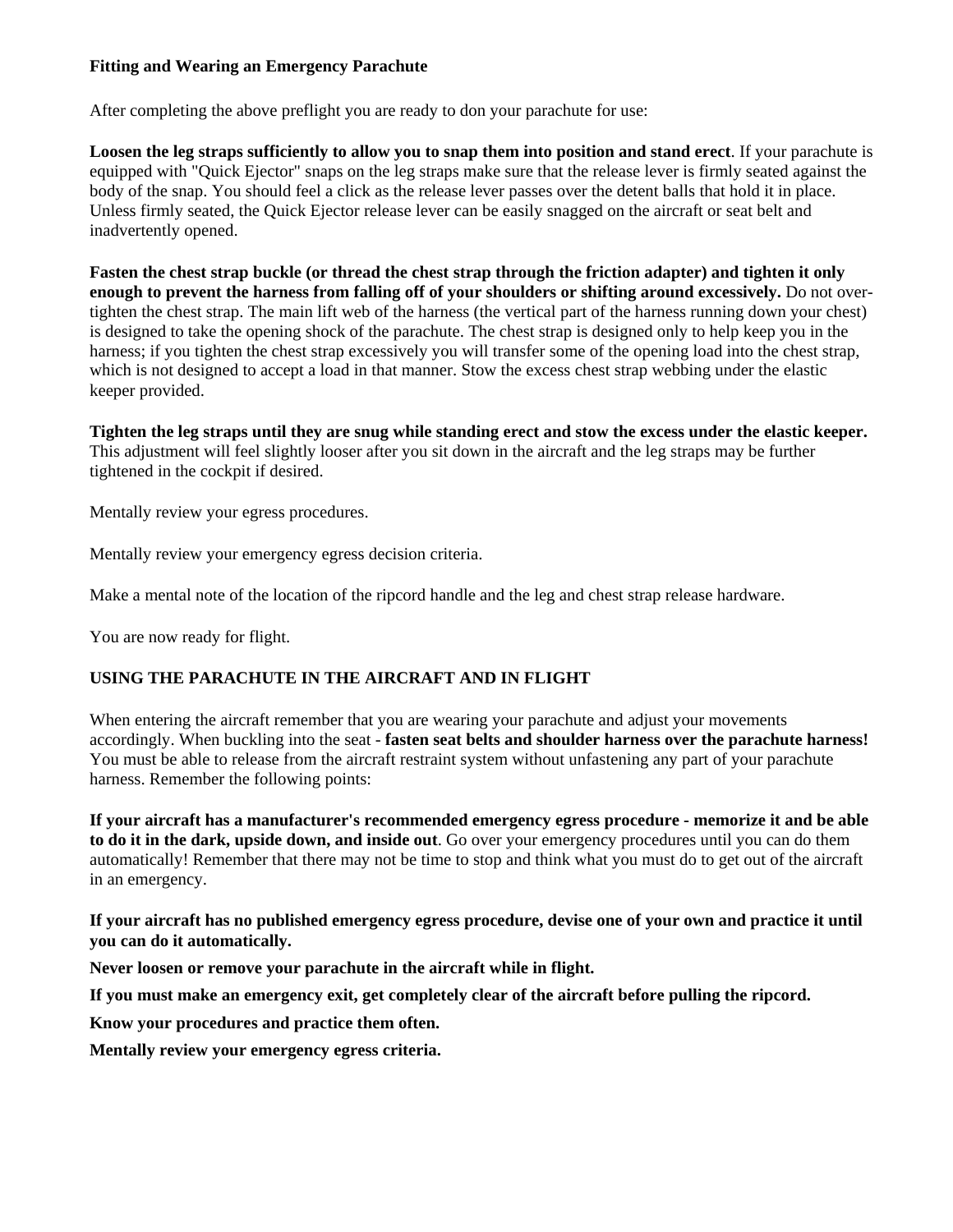### **OPERATION OF A TYPICAL EMERGENCY PARACHUTE SYSTEM**

**After jumping clear of the aircraft, put your legs together, look down at the ripcord handle, reach in with both hands and pull the handle sharply out away from your body.** Your parachute should be fully open within 2 to 3 seconds after you pull the ripcord. **(Look, Reach, Pull)**

**After your parachute opens you should look at your open canopy and inspect for any line(s) over the canopy.** If you discover a line over the canopy, you can cut it loose with your hook knife. Several lines can be cut without affecting the integrity of the parachute. The parachute can be landed with a line over, but steering may be more difficult and the rate o decent may be greater.

**Locate your steering toggles attached to the risers, place your hands on the toggles, pull to release them from the Velcro attaching them to the risers.**

**Look around and get your bearings; if possible, locate the nearest road or shelter and fix its location in your mind**. If you fly regularly in remote areas you should obtain formal survival training from someone familiar with the areas you fly in and you should consider incorporating some basic survival items into your parachute.

**Pick out a landing area that is in range that is flat, open, and clear of obstructions.**

**The basic principle to remember when steering your parachute is that turns are made by pulling down on the control line (or rear riser) on the side to which you wish to turn**; i.e. pull down on the left control line for a left turn and the right control line for a right turn.

**Turns should be made by pulling the control line down 12 to 18"; when you are facing the desired direction, release the control line (riser) to stop the turn**. Some parachutes do not necessarily turn faster with increased control deflection - you may find that only 6 to 12" of control deflection is necessary for the fastest turn rate.

Most canopies installed in emergency parachutes have a forward speed of approximately **5 to 8 MPH.** This allows you to maneuver slightly to avoid obstacles on the ground and to face into the wind for landing. Turning the parachute causes it to oscillate slightly and should be avoided near the ground because the oscillations will increase your rate of descent (in some cases significantly) and raise the risk of injury during landing.

# **LANDINGS**

**Landings should be made facing quartering slightly into the wind, which will minimize your ground speed and reduce the chances of injury upon landing.**

**To prepare for landing, you should have your feet and knees together, toes pointed slightly down, knees slightly bent (not locked!) with legs tensed** (about the same tension as needed to bounce up and down on the balls of your feet just slightly off the ground).

**Before touchdown, you should be looking at the horizon (not at the ground) and steering the canopy with small corrections to maintain your heading until your feet touch the ground.**

**At touchdown, tuck your chin down on your shoulder and bring your elbows in against your side, then roll in the direction of your ground travel to spread the force evenly across your legs, hips and shoulders**.

Remember that the most important part of your landing preparation is **Feet and Knees Together!**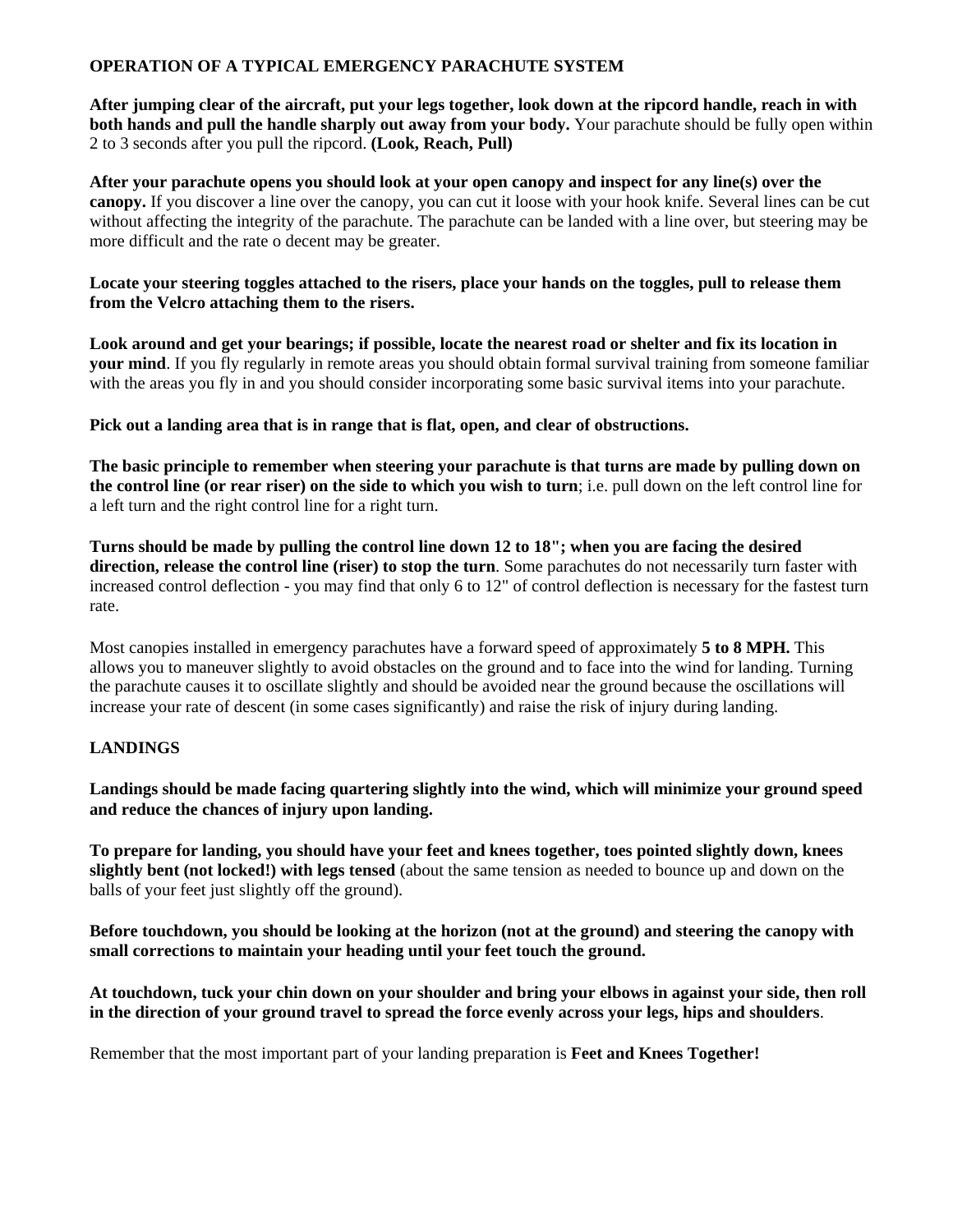# **Dragging**

If you land in high wind conditions and are dragged, reel in one or two suspension lines hand-over-hand until the canopy collapses. This can be done in a matter of seconds. After the canopy collapses, disengage yourself from the harness. A good quality hook knife, such as the military type (not the switchblade version) or the "Jack" safety knife, is an excellent idea. Get one and know how to use it if you expect to fly in high wind conditions.

## **Water Landings**

In general, before entering the water, face upwind and unfasten the chest strap (except for cross chest harness like the Security); however, **the leg straps should never be released in the air!** As your feet touch the water, take a deep breath but do not try to stay on the surface. As you enter the water, you will sink several feet below the surface - before surfacing, remove the parachute harness and swim, underwater, straight ahead as far as you can before surfacing. This should place you clear of the canopy and suspension lines, which will float on the surface for a few minutes.

If dragged in the water, use the same technique described earlier to deflate the canopy. Remember - do not try to fight the water or your parachute; take a deep breath as your feet hit the water, remove the parachute underwater and swim away from the canopy before surfacing. If you become entangled with the parachute lines or fabric, disengage yourself very carefully and slowly as flailing about will only increase the extent of your problem. After you are clear of the parachute use normal water survival techniques. **Panic and fatigue cause drowning - stay calm and conserve your energy.**

# **Tree Landings**

Put your feet and knees together and prepare for a ground landing as you will probably go all the way through the tree to the ground. Cross your arms in front of your face with your hands placed in opposite armpits with the palms facing outward. Turn your face to one side and bury it in your arms to protect it. Put your feet and knees FIRMLY together to avoid straddling a branch. If suspended in a tree, wait for help if at all possible, otherwise use extreme caution in releasing from the harness to avoid falling or choking yourself on part of the parachute.

# **Power Line Landings**

**Power lines are an extremely hazardous place to land and should be avoided if at all possible**. If a power line landing is unavoidable, throw away the ripcord if you are still holding it, face into the wind and prepare for a ground landing. Put your arms above your head to make yourself as thin as possible and turn your head sideways to protect your face as much as possible. Avoid touching more than one wire at a time and do not grab at the wires as you pass by (it takes two wires or one wire plus a ground to get zapped so avoid all contact with any of the wires if possible). If you do get hung up, do not attempt to get down and do not allow anyone to help you until the power has been cut off in the lines. Nylon will conduct electricity at very high voltages so don't become part of a grounding path in your haste to get down. **Tree landings and downwind landings are generally less hazardous than power line landings.**

# **NOTES:**

- The above information is provided as a brief, and very general, guide, for the use and care of your parachute. It cannot and does not cover every possible situation you may find yourself in. It should not be considered a substitute for formal survival training and parachute jumping instruction.
- The primary cause of unsuccessful emergency bailouts and ejections is waiting too long to make the decision that you must leave the aircraft! By nature, aviation is an activity that is very unforgiving of mistakes in judgment and human or mechanical failure. Each individual must recognize that he is ultimately responsible for his own fate when he takes to the air; enjoy yourself but remember that indecision and complacency can kill.

**Sources: -** Butler Parachute Systems, Inc., National Parachute Industries, Inc., Parachute Shop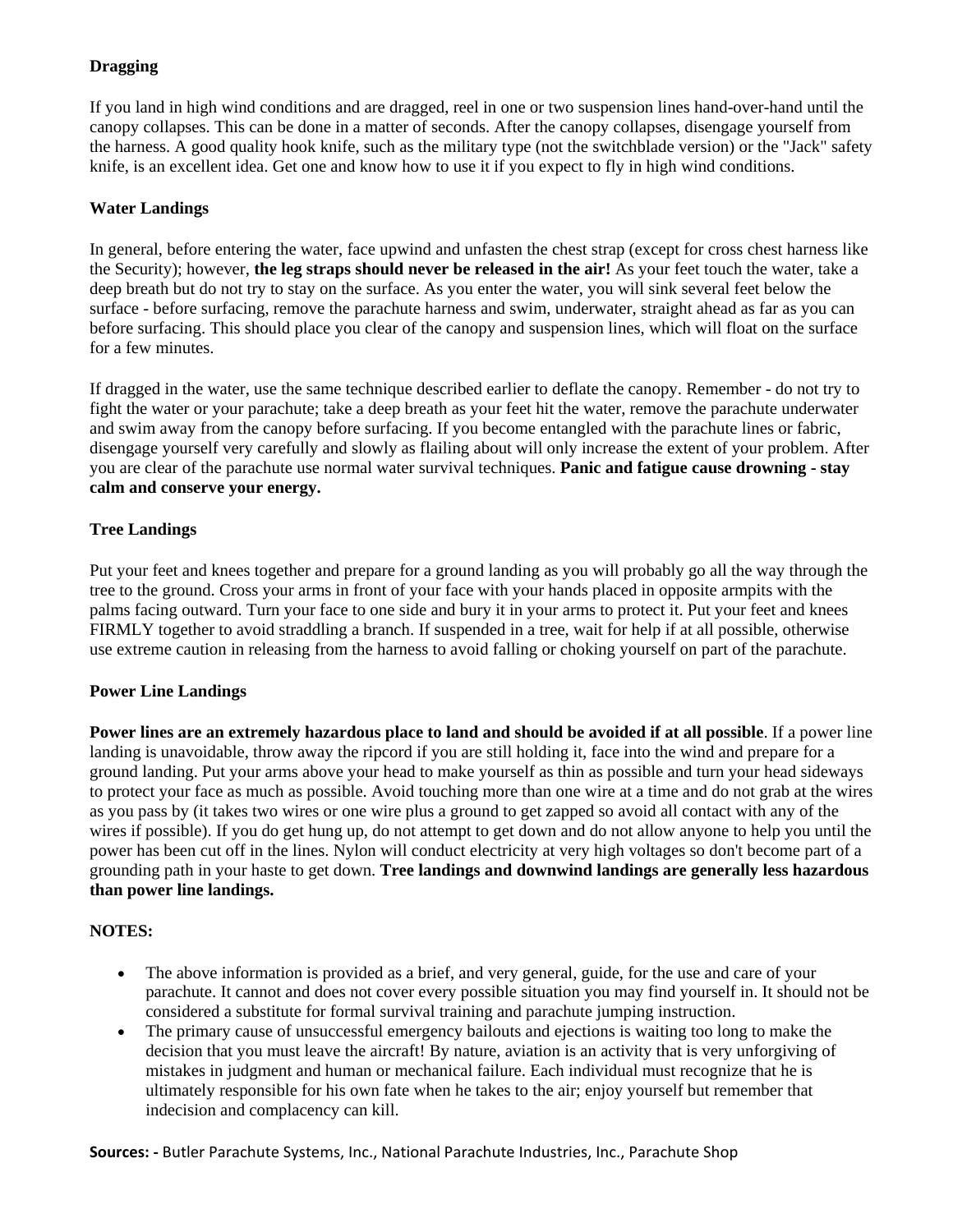### **EMERGENCY PROCEDURES**

# **ASW 24**

#### **Flight Manual - Section 3 – Emergency Procedures**

#### **1) To Jettison Canopy**

- Pull both the left and right-hand red levers at the canopy frame back all the way and
- Push canopy UP!

#### **2) Bailing Out**

- Push Instrument Panel UP
- Release safety harness
- Roll over cockpit side
- Push off strongly
- Watch wing and tail surfaces
- Pull parachute

### **Duo Discus**

### **Flight Manual - Section 3 - Emergency Procedures**

#### **3.2 Jettisoning the canopy**

- The canopy is to be jettisoned as follows:
- Swing back one of the red locking levers provided on the port side of the canopy frame and swing canopy sideways fully open.
- The canopy will then be torn out from its hinges by the slipstream and gets carried away.

### **3.3 Bailing Out**

- With the canopy gone, the person(s) aboard my bail out.
- As the canopy coam frame on the fuselage is made from laminated rovings so that it is strong and without sharp edges – the person on the front seat can grap it and use it as a support when bailing out.
- Additionally the crew member on the rear seat can raise himself by grabbing the cutouts provided on either side of the instrument panel.